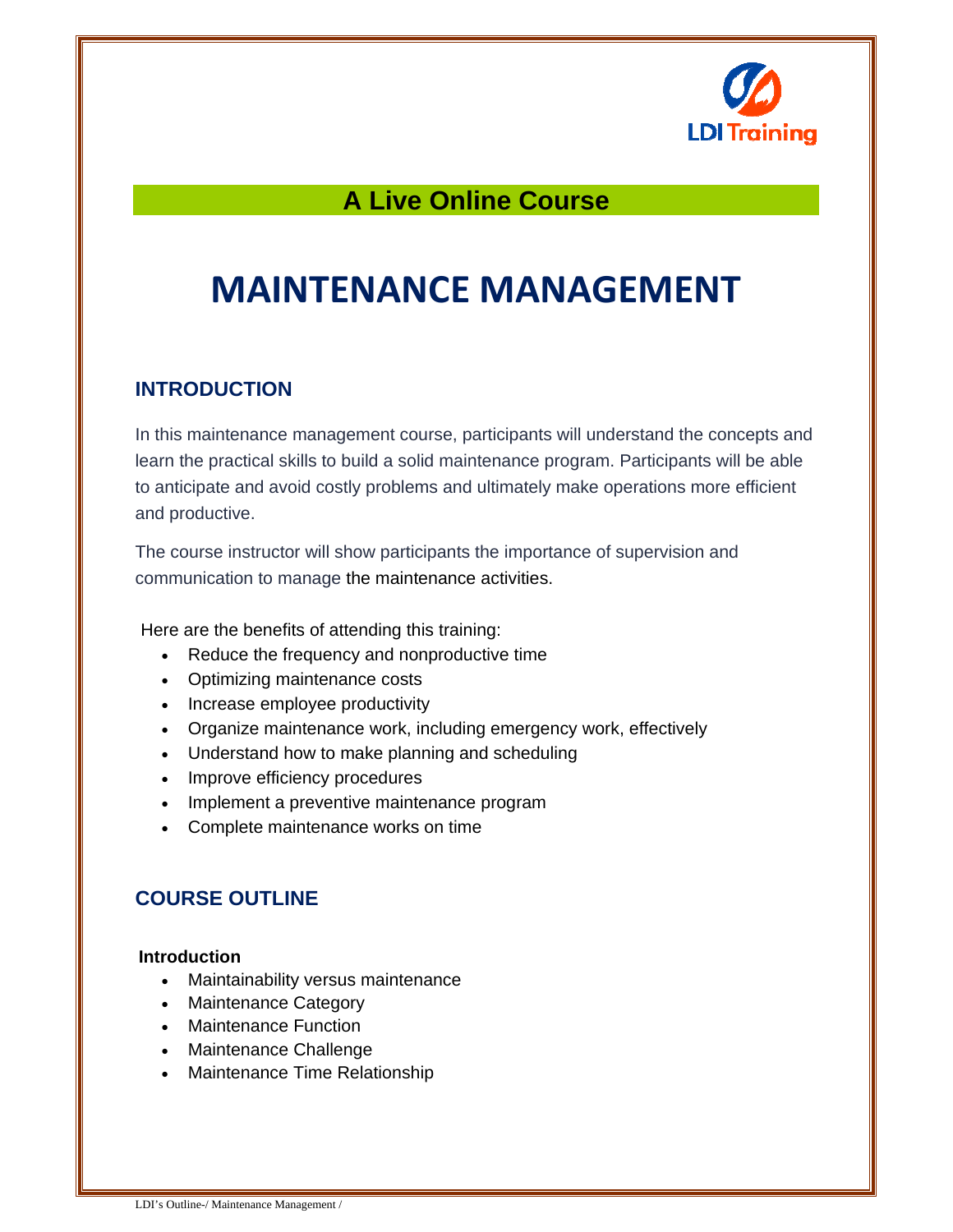

#### **Key Requirements For Effective Maintenance**

- Gambling With Maintenance
- Profit-and Customer-Centered Maintenance
- Where is Your CMO?
- Key Requirements

#### **Reliability Factors**

- Reliability Function
- Failure rate and MTBF
- Series, Parallel and Combined Network
- Probability of Survival
- Reliability Growth Curves

#### **Maintenance Information Flow**

- Maintenance Excellence Pyramid
- Managing maintenance work
- Work Planning
- Work Scheduling
- Work Execution
- Long-term Follow-up Activities

#### **Managing Preventive Maintenance**

- Preventive Maintenance
- PM Strategy for 3 Equip. Life Cycles
- Justifying PM Expenditures
- Installing PM Systems
- Access to Equipment
- PM FREQUENCY: How often to Perform the PM
- Common Task
- Staffing the PM Effort
- Strategies to getting PM Done
- PM System Increase Professionalism

#### **Estimating Maintenance Budget**

- Introduction
- Zero-Based Budget (Z-BB)
- How to Start?
- Estimating Maintenance Budget

#### **Maintenance Store And Inventory Control**

- Introduction
- Maintenance Store Component
- Conditions Tending to Increase Maintenance Stores Inventory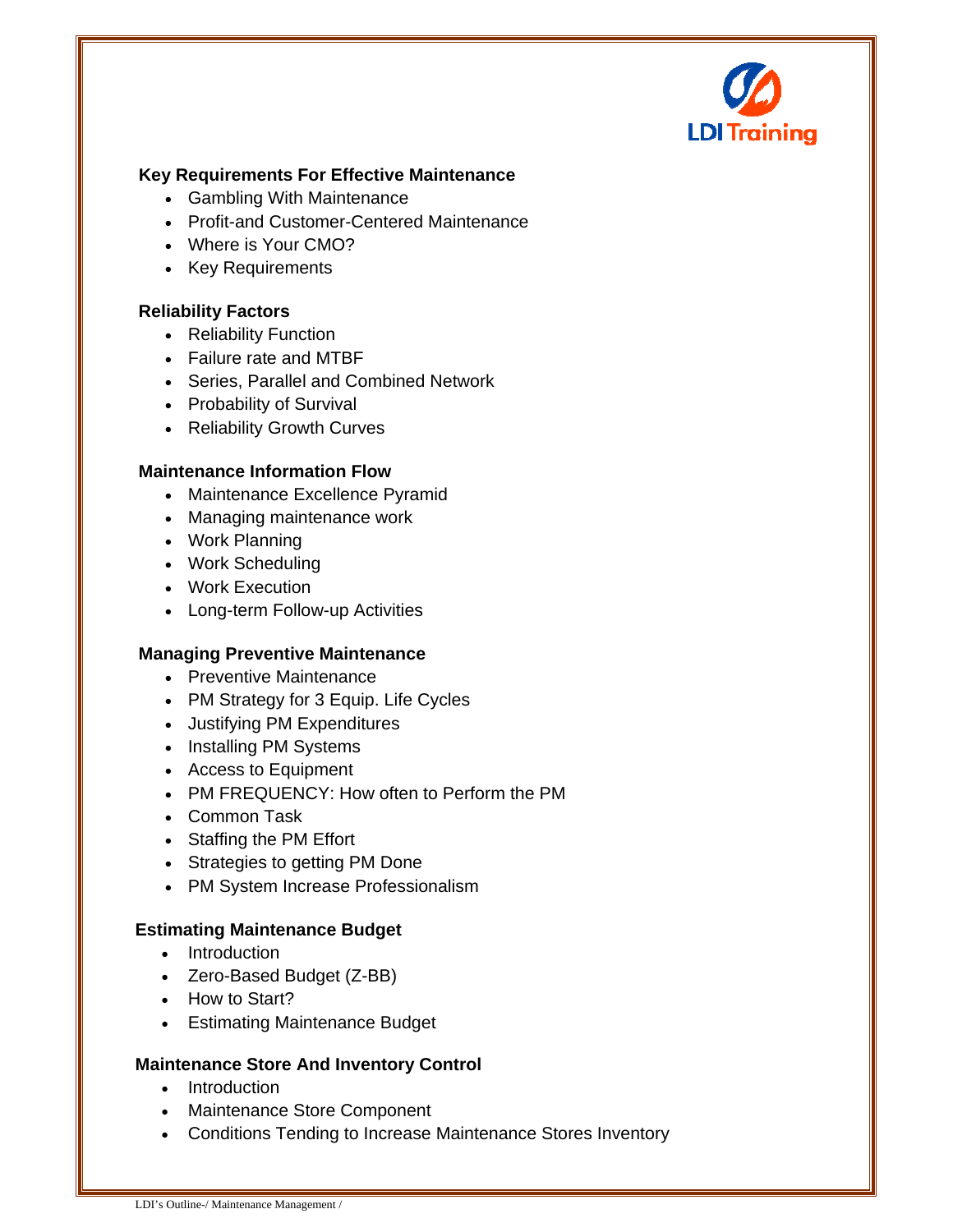

- Conditions Tending to Reduce Maintenance Stores Inventory
- Centralized vs Decentralized Storeroom
- Principles of Maintenance Stores Control
- Procedural Guidance and Recommendations

#### **Computerized Maintenance Management Systems (CMMS)**

- Benefits of Improved CMMS
- CMMS Justification
- Determining the True Need for CMMS
- Determining Maintenance Best Practices Needed
- CMMS Evaluation and Selection Process
- Establish the CMMS Team
- Get outside help when needed

#### **Maintenance Performance Indicators**

- Performance Measures versus Benchmarking
- Benchmarking
- Performance Measures
- Measuring MPI

## **WHO SHOULD ATTEND**

- **Maintenance supervisors**
- **Maintenance engineers**
- **Plant supervisors**
- **D** Operation supervisors
- **All maintenance personnel**

## **ABOUT THE INSTRUCTOR**

Ir. In Jumanda Kasdadi is an experienced instructor and he has been conducting training for oil and gas companies since 1997. He has BS and MS in chemical engineering degrees from the Institute Technology Bandung.

Companies that have received Mr. Kasdadi's in-house training include Chevron, Pertamina Hulu Energi–ONWJ, ConocoPhillips, Total, Medco, Petrochina, Pertamina, Star Energy, and many others.

Ir. In Jumanda Kasdadi was involved in several Front-End Engineering Design (FEED) and Risk-Based Inspection projects.

IJK has also taken courses for 9 topics in The Oil & Gas fields at PETEX (Petroleum Extension), University of Texas at Austin, in Houston, Texas, USA (2018).